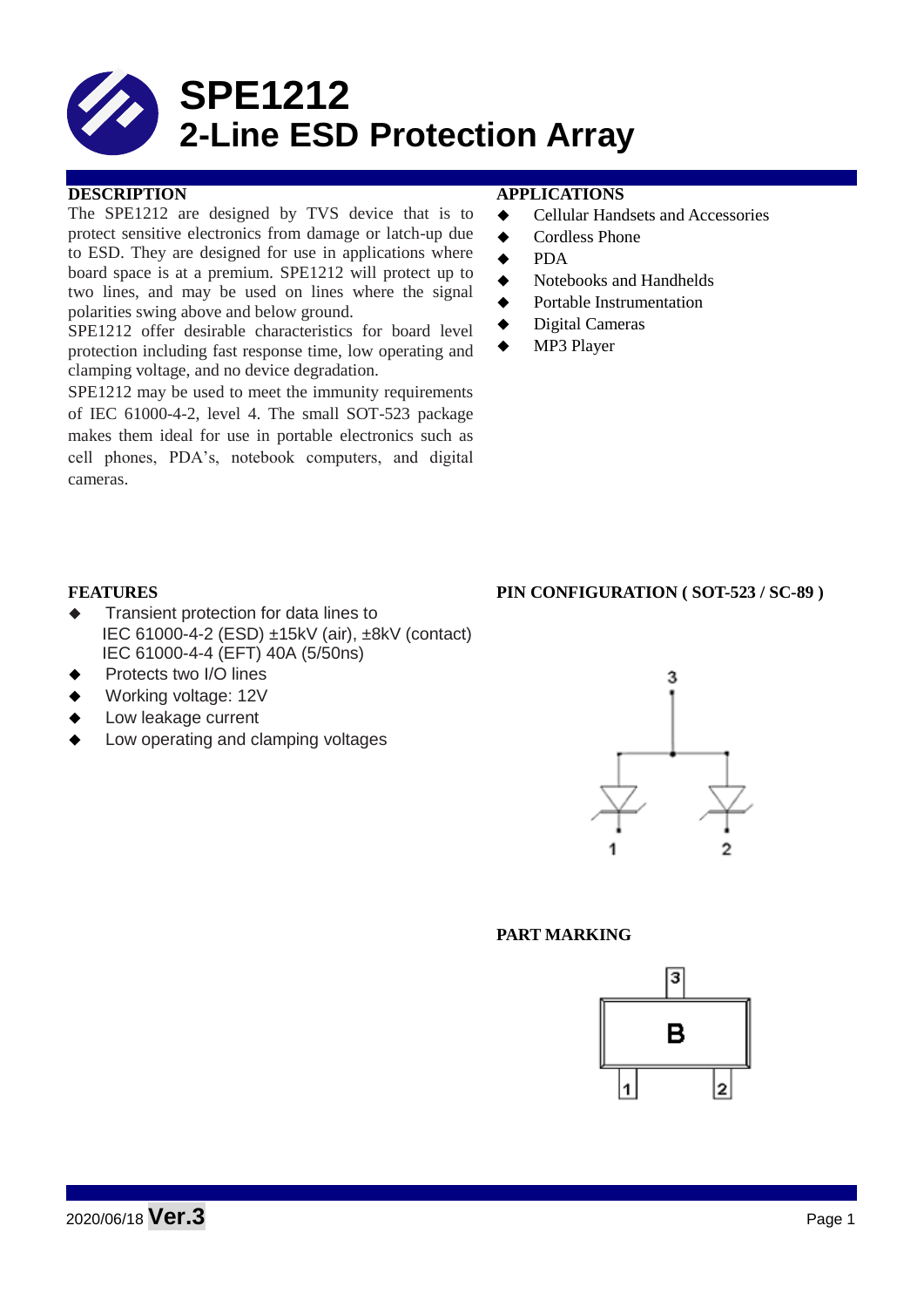

## **ORDERING INFORMATION**

| <b>Part Number</b>                          | Package | <b>Part Marking</b> |  |  |
|---------------------------------------------|---------|---------------------|--|--|
| 52RGB<br>$\mathsf{S}\mathrm{P}\mathrm{F}12$ | OT 522  |                     |  |  |

※ SPE1212S52RGB : Tape Reel ; Pb – Free; Halogen – Free

# **ABSOULTE MAXIMUM RATINGS**

(TA=25℃ Unless otherwise noted)

| <b>Parameter</b>                                 | <b>Symbol</b> | <b>Typical</b> | Unit            |
|--------------------------------------------------|---------------|----------------|-----------------|
| Peak Pulse Power ( $tp = 8/20 \mu s$ )           | Ppk           | 250            | W               |
| Maximum Peak Pulse Current ( $tp = 8/20 \mu s$ ) | Ipp           | 8              | A               |
| ESD per IEC $61000 - 4 - 2$ (Air)                | Vpp           | ±15            | KV              |
| ESD per IEC $61000 - 4 - 2$ (Contact)            | Vpp           | $\pm 8$        | KV              |
| <b>Operating Junction Temperature</b>            | Ŧт            | $-55 \sim 125$ | $\rm ^{\circ}C$ |
| <b>Storage Temperature Range</b>                 | <b>TSTG</b>   | $-55 \sim 150$ | $\rm ^{\circ}C$ |
| Lead Soldering Temperature                       | Tī.           | 260(10sec)     | $\rm ^{\circ}C$ |

## **ELECTRICAL CHARACTERISTICS**

(TA=25℃ Unless otherwise noted)

| <b>Parameter</b>               | <b>Symbol</b>  | <b>Conditions</b>                                  | Min. | <b>Typ</b> | Max. | Unit         |
|--------------------------------|----------------|----------------------------------------------------|------|------------|------|--------------|
| Reverse Stand – Off<br>Voltage | Vrwm           |                                                    |      |            | 12   |              |
| Reverse Breakdown Voltage      | <b>VBR</b>     | $\text{It} = 1 \text{mA}$                          | 13.3 |            |      |              |
| <b>Reverse Leakage Current</b> | Ir             | $V_{\text{RWM}} = 12V$ , T=25°C                    |      |            |      | μA           |
| <b>Clamping Voltage</b>        | Vc             | $\text{Ipp} = 1 \text{A}$ , tp = 8/20 µs           |      |            | 19   |              |
| <b>Clamping Voltage</b>        | Vc             | $\text{Ipp} = 8A$ , tp = 8/20 µs                   |      |            | 25   | $\mathbf{V}$ |
| <b>Junction Capacitance</b>    | C <sub>j</sub> | Between I/O Pin and GND<br>$V_R = 0V$ , $f = 1MHz$ |      | 16         | 20   | pF           |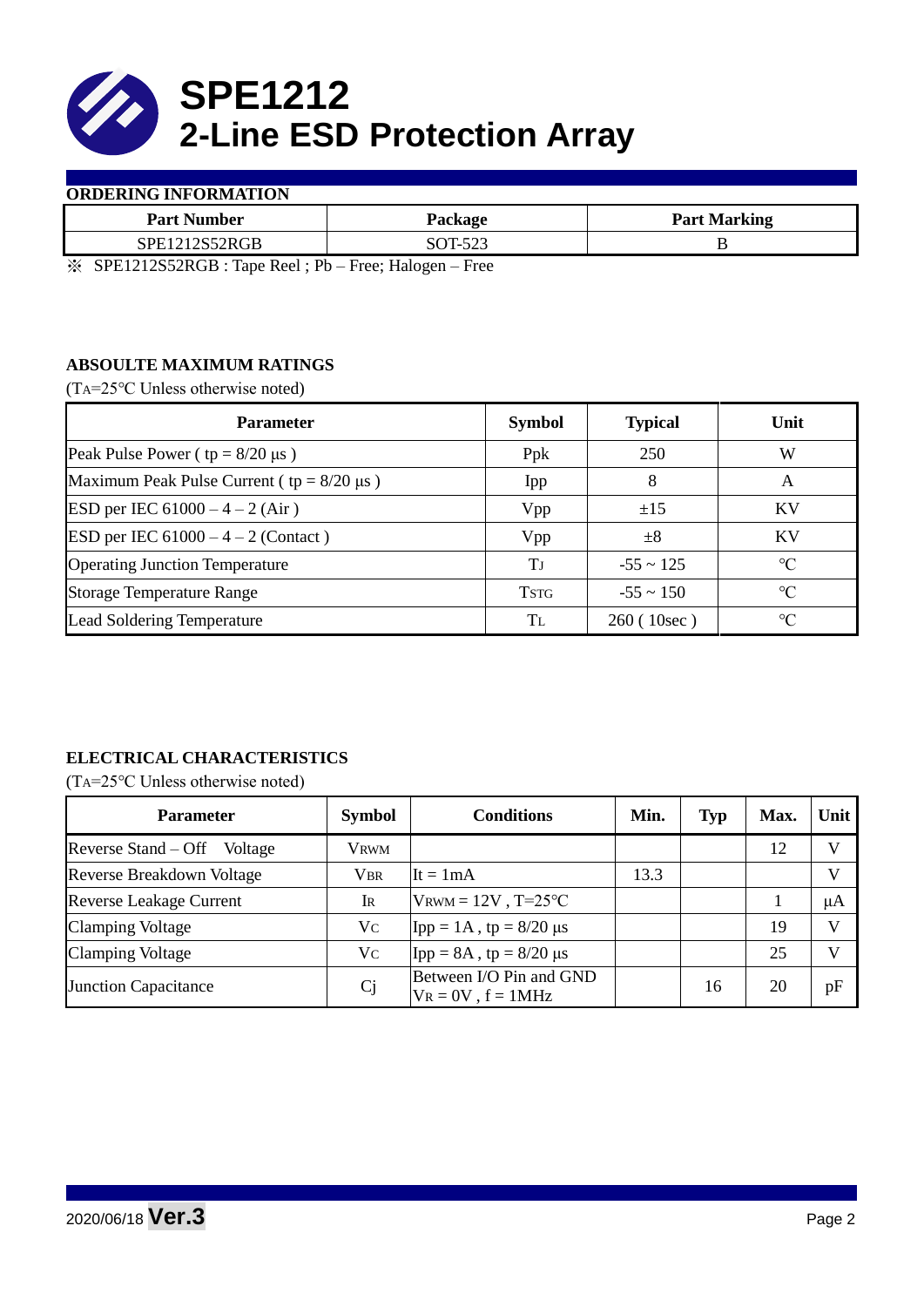

# **TYPICAL CHARACTERISTICS**



2020/06/18 **Ver.3** Page <sup>3</sup>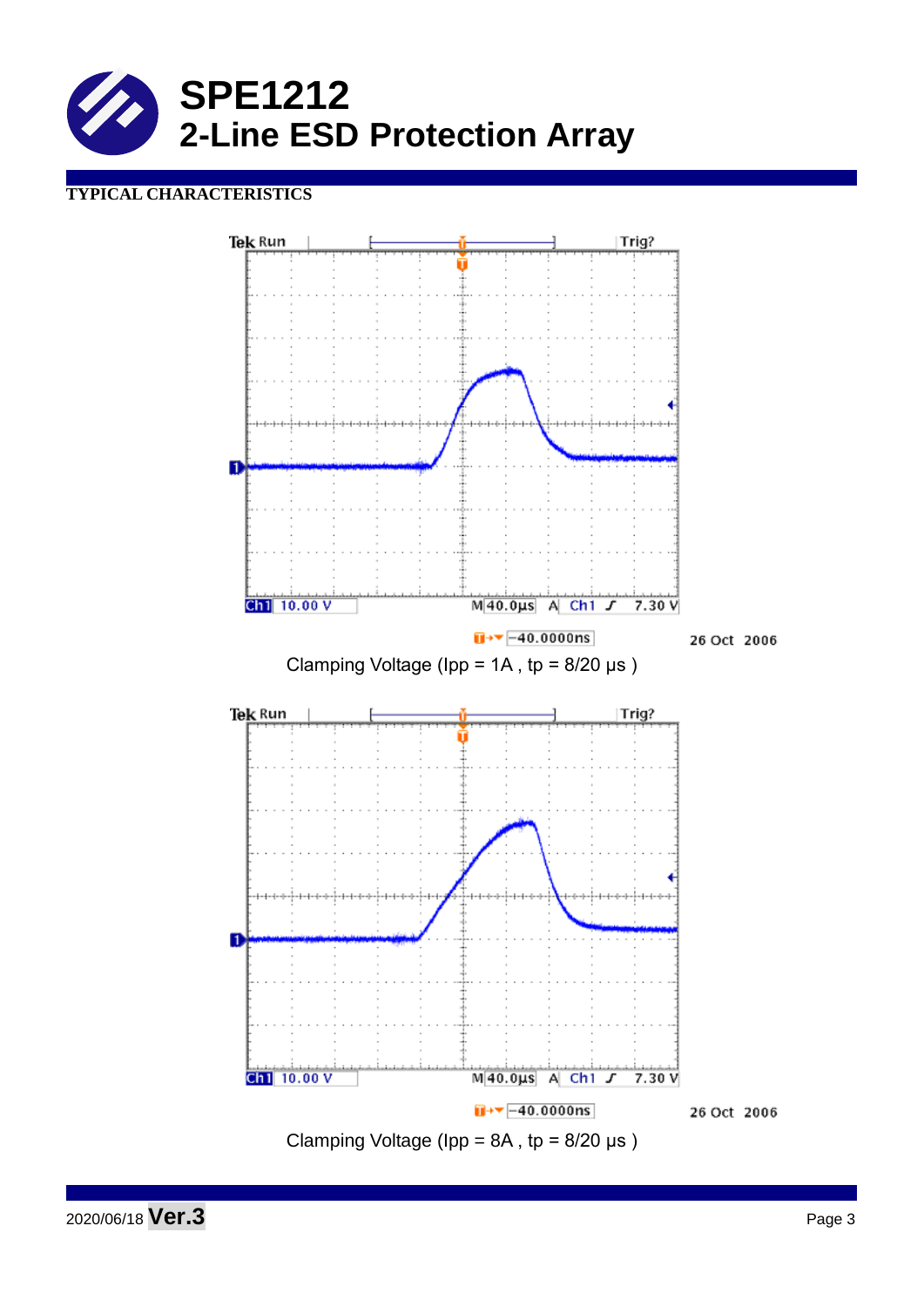

# **TYPICAL CHARACTERISTICS**



 $\| \cdot \|$  $0.01$  $0.1$  $\mathbf{1}$ 5 Pulse Duration - tp (us)

Peak Pulse Power - P<sub>PP</sub> (KVV)

10

 $\mathbf{1}$ 

 $0.1$ 

' I I III

▦

╫╫

**Fig 1 : Junction Capacitance V.S Reverse Voltage Applied Fig 2 : Peak Plus Power V.S Exponential Plus Duration**



10

<del>। । । । ।</del>

 $\mathbb{H} \mathbb{H}$ 

 $\mathbf{1}$ 

┯

₩

100

1000



**Fig 3 : Clamp Voltage V.S Peak Pulse Current Fig 4 : Forward Voltage Drop V.S Peak Forward**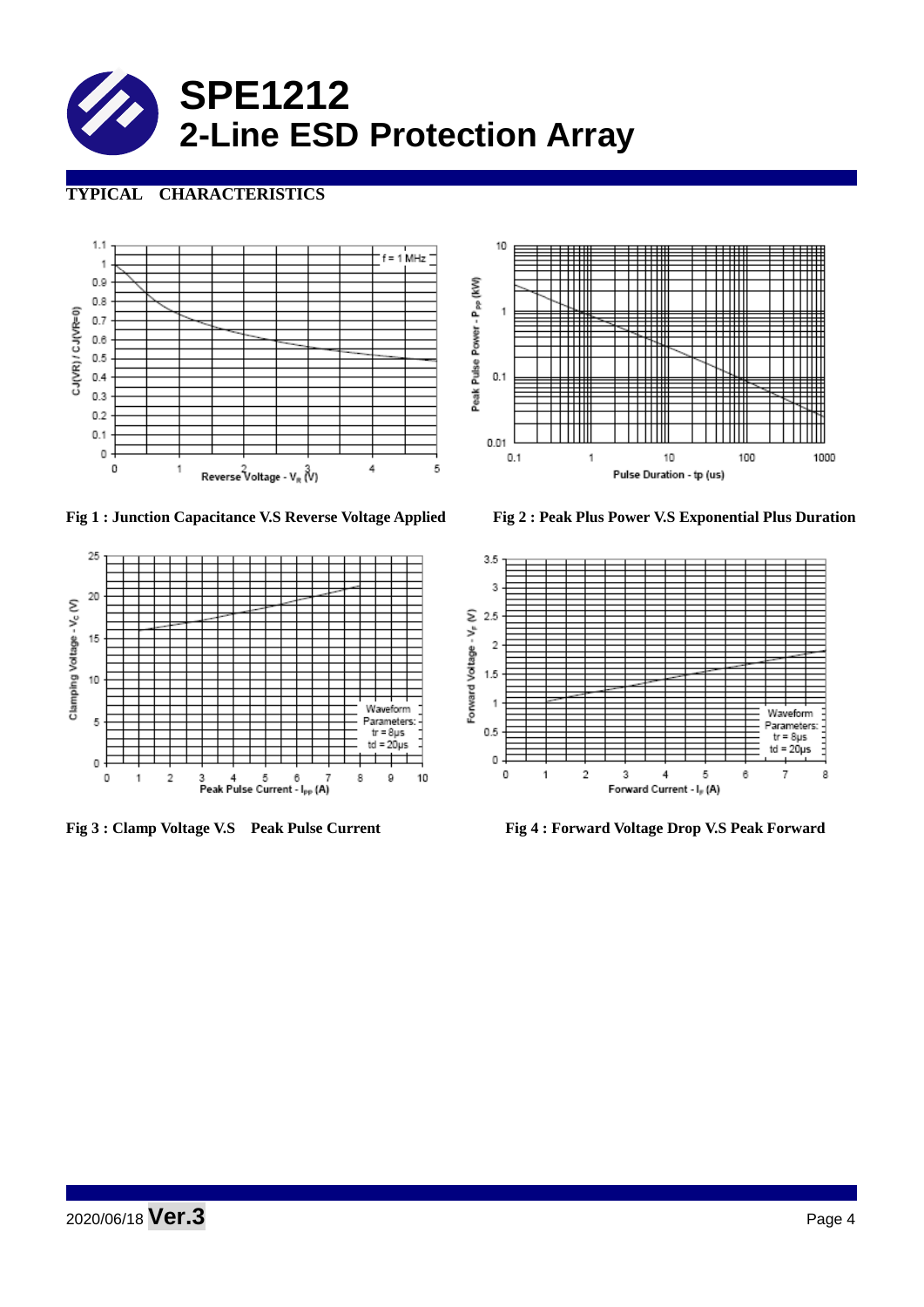

## **APPLICATION NOTE**

## **Device Connection for Protection of Two Data Lines**

SPE1212 is designed to protect up to two data lines. The device is connected as follows:

1. The TVS protection of two I/O lines is achieved by connecting pins 1 and 2 to the data lines. Pin 3 is connected to ground. The ground connection should be made directly to the ground plane for best results. The path length is kept as short as possible to reduce the effects of parasitic inductance.



#### **Circuit Board Layout Recommendations for Suppression of ESD**

Good circuit board layout is critical for the suppression of ESD induced transients. The following guidelines are recommended:

- 1. Place the TVS near the input terminals or connectors to restrict transient coupling.
- 2. Minimize the path length between the TVS and the protected line.
- 3. Minimize all conductive loops including power and ground loops.
- 4. The ESD transient return path to ground should be kept as short as possible.
- 5. Never run critical signals near board edges.
- 6. Use ground planes whenever possible.